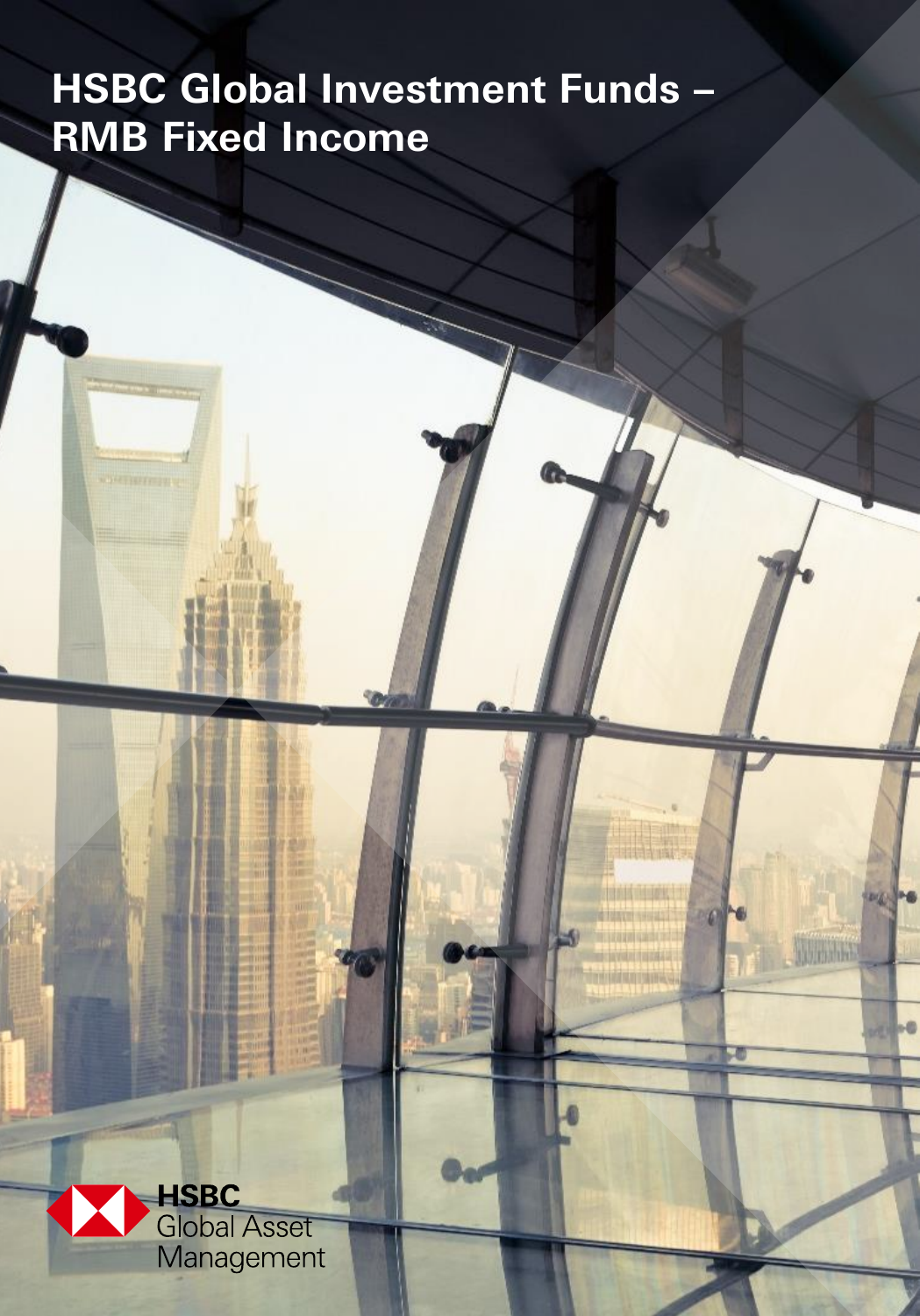# **Why consider the Fund?**

#### **1. Appealing yields of Chinese bonds**

- ◆ Onshore and offshore RMB bonds tend to offer higher yields compared to other international markets.
- In a low interest rate environment, the market provides a much needed boost to average yield levels.

#### **Onshore and offshore China 10Y bond yields are attractive compared to some of the world's largest bond markets<sup>1</sup>**



#### **2. Portfolio diversification and enhanced riskadjusted returns**

- The correlation between offshore and onshore RMB bonds and other credit markets around the globe have historically been low.
- ◆ An allocation to this market can help diversify portfolios and improve risk-adjusted returns.

#### Correlation of RMB bonds vs. global bonds<sup>2</sup>

|                                    | Offshore:<br><b>RMB</b><br>bond | Onshore,<br><b>RMB</b><br>bond | Global<br>bond |      | <b>US bond EM bond</b> | Asian<br>bond |
|------------------------------------|---------------------------------|--------------------------------|----------------|------|------------------------|---------------|
| <b>Offshore</b><br><b>RMB</b> bond | 1.00                            |                                |                |      |                        |               |
| Onshore<br><b>RMB</b> bond         | 0.44                            | 1.00                           |                |      |                        |               |
| Global<br>bond                     | 0.27                            | 0.04                           | 1.00           |      |                        |               |
| <b>US</b> bond                     | 0.15                            | $-0.02$                        | 0.75           | 1.00 |                        |               |
| <b>EM</b> bond                     | 0.23                            | 0.09                           | 0.62           | 0.43 | 1.00                   |               |
| Asian<br>bond                      | 0.43                            | 0.14                           | 0.71           | 0.81 | 0.62                   | 1.00          |
|                                    |                                 |                                |                |      |                        |               |

#### **3. Steady income potential of the Fund**

- With the current low rate environment, the Fund provides investors the opportunity for a potential steady income stream.
- The Fund (Class AM3OSGD) has an average dividend yield of 3.77% per annum for the last year, which helps investors who are seeking sustainable income<sup>3</sup> .

#### **Dividend record of Class AM3OSGD (distribution is not guaranteed and may be paid out of capital)<sup>3</sup>**

| Dividend amount (SGD) | Annualised yield |
|-----------------------|------------------|
| 0.0296                | 3.64%            |
| 0.0288                | 3.49%            |
| 0.0345                | 4.18%            |
| 0.0297                | 3.52%            |
| 0.0314                | 3.57%            |
| 0.0342                | 3.83%            |
| 0.0323                | 3.60%            |
| 0.0320                | 3.61%            |
| 0.0342                | 3.85%            |
| 0.0341                | 3.95%            |
| 0.0348                | 4.07%            |
| 0.0331                | 3.86%            |
| 0.0328                | 3.82%            |
|                       |                  |

#### **4. Managed by an award-winning Asian and RMB fixed income investment team**

- Well-resourced, experienced and integrated Asian fixed income investment team, with a long track record dating back to 1996.
- The team won the Asia Asset Management's Best of the Best Awards – Asian Bond House award 9 times from 2008 to 2018, and Benchmark Manager of the Year award – Asian Fixed Income in 2016.



Source: 1. Bloomberg, BIS, data as of 8 November 2018. Past performance is not indicative of future performance. 2, Source: Bloomberg, HSBC Global Asset Management; Correlation calculated in base currency, for the period from 30 September 2015 to 30 September 2018. Offshore RMB Bond: Markit iBoxx ALBI China Offshore Index, Onshore RMB bond: ChinaBond New Composite Index, Global Bond: Bloomberg Barclays Global Aggregate Index, US bond: Bloomberg Barclays US Aggregate Index, EM bond: JP Morgan GBI-EM Global Composite Index, Asian bond: JACI Composite Index. 3. HSBC Global Asset Management, data as of 30 September 2018. Dividend is not guaranteed and may be paid out of distributable income, capital or both, which could result in capital erosion and reduction in net asset value. A positive distribution yield does not imply a positive return. Past payout yields and payments do not represent future payout yields and payments. The calculation method of annualised yield: (dividend value / NAV per share or unit as of ex-dividend date) x n, n depends on the distributing frequency. Annually distribution is 1; semi-annually distribution is 2; quarterly distribution is 4; monthly distribution is 12. The annualised dividend yield is calculated based on the dividend distribution on the relevant date with dividend reinvested, and may be higher or lower than the actual annual dividend yield. Investors and potential investors should refer to the details on dividend distributions of the Fund, which are available on our website.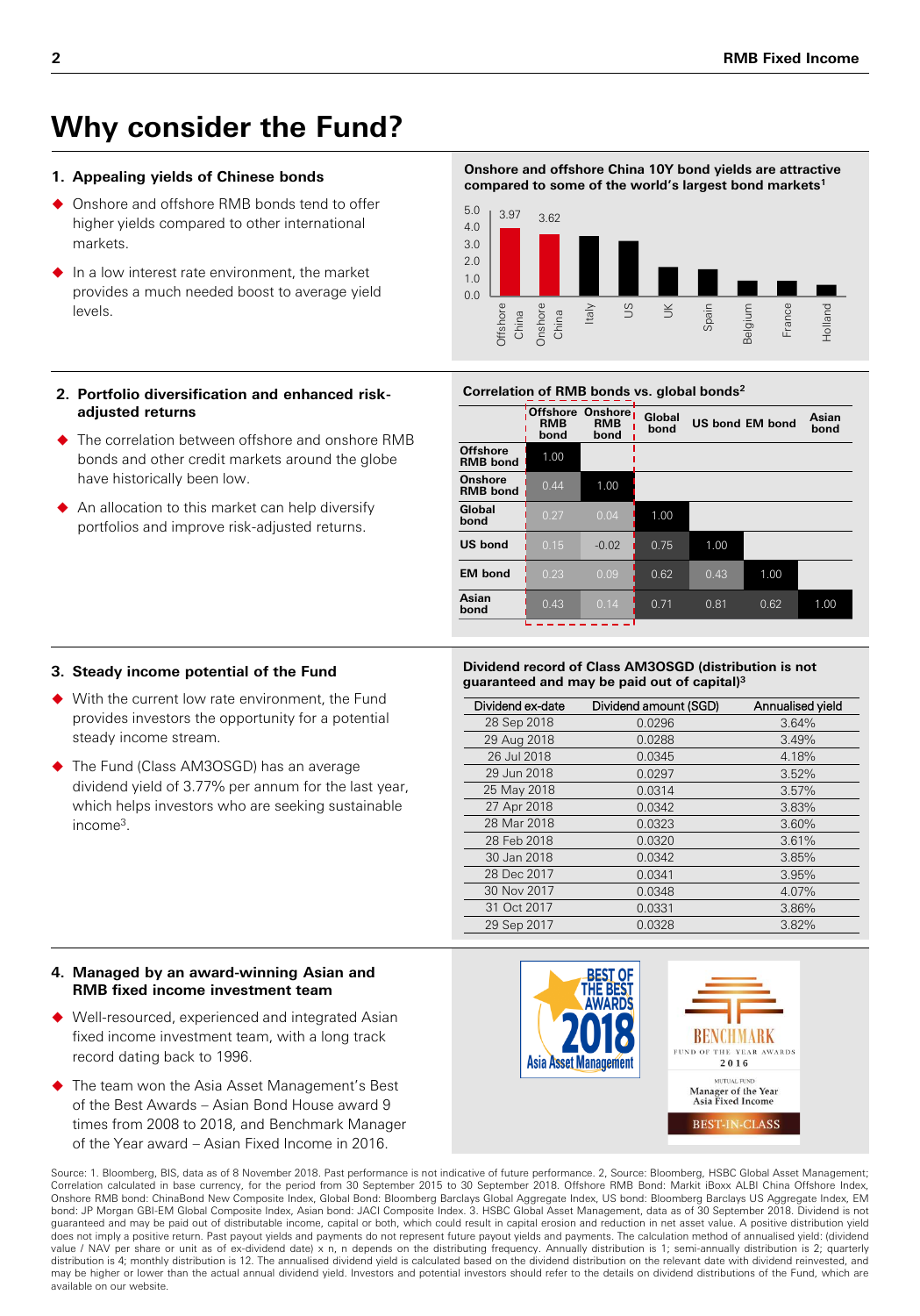# **Investment objective**

The Fund aims to provide long term total return by investing in a portfolio of offshore and onshore RMB bonds, as well as USD bonds issued by Chinese issuers (hedged to RMB).

#### **Suitable investors**

 $\blacklozenge$  Investors who seek income potential through the exposure to the Chinese fixed income markets

#### **Typical allocation guidelines**

| China government bonds             | $0 - 75%$     |
|------------------------------------|---------------|
| Onshore RMB corporate bonds        | $0 - 100\%$   |
| Offshore RMB corporate bonds       | $0 - 100\%$   |
| China global (USD) corporate bonds | $0 - 50\%$    |
| RMB exposure                       | $90 - 100\%$  |
| Duration                           | $0 - 7$ years |



### **Key reasons to invest**





Diversification and enhanced riskadjusted returns



Steady monthly income potential



Managed by an award-winning investment team